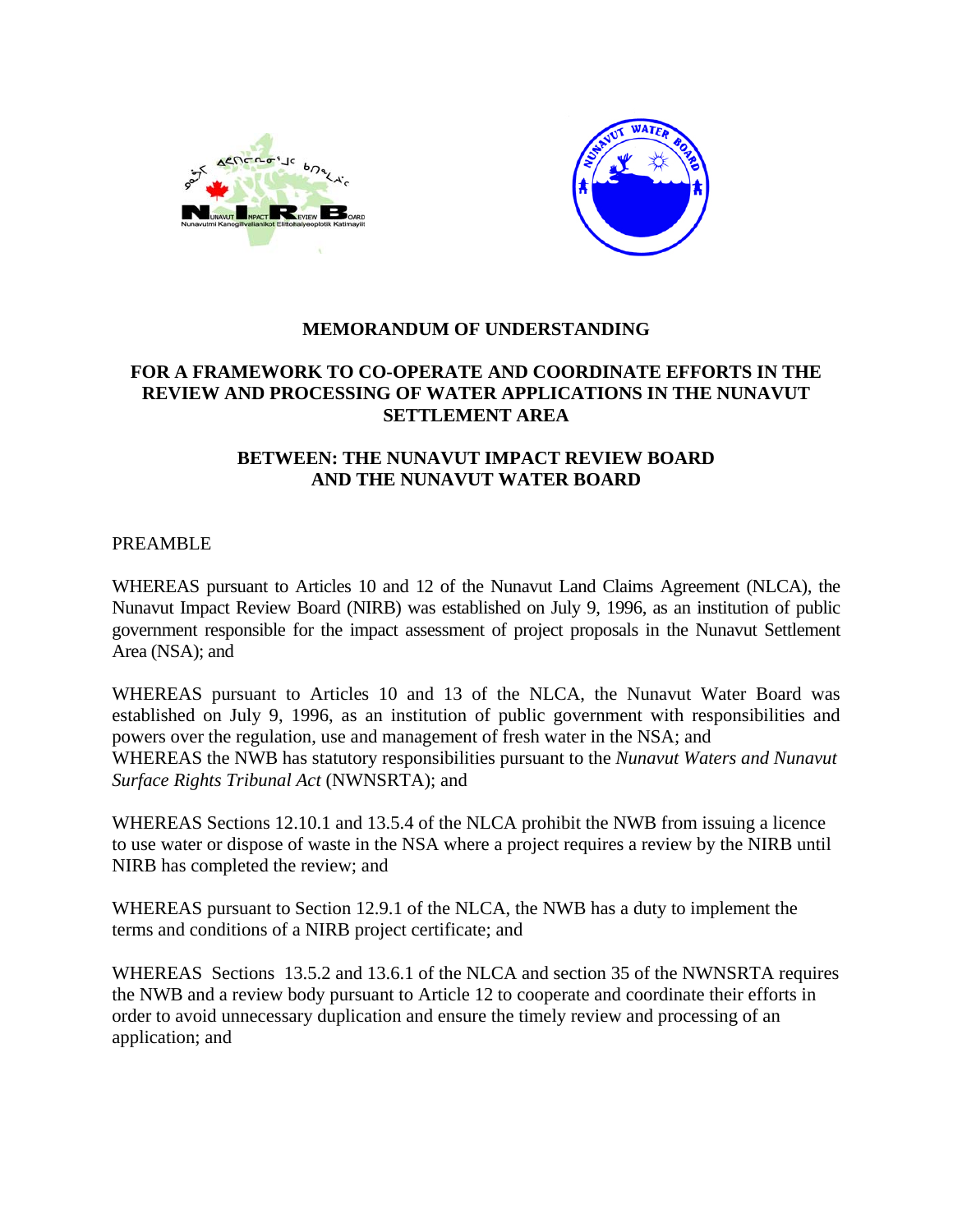WHEREAS the NIRB and NWB believe that in light of the forecasted development in Nunavut, a coordinated process is necessary to ensure their respective capacities to fulfill their respective mandates in a timely and efficient manner.

# THEREFORE, THE PARTIES AGREE AS FOLLOWS:

## 1. GENERAL

- 1.1 The purpose of this Memorandum of Understanding (MOU) is to identify the objectives of a coordinated process and key elements that will need to be included in a detailed coordinated process framework (DCP), to ensure that high standards of environmental protection are maintained while providing for the conservation and utilization of water in a manner that provides for the optimum benefit from those waters for the residents of Nunavut in particular and Canadians in general as contemplated by Articles 12 and 13 of the NLCA.
- 1.2 This MOU must be interpreted in a manner consistent with the NLCA and the NWNSRTA.

## 2. OBJECTIVES OF COORDINATED PROCESS

- 2.1 The parties agree that the objectives of the DCP are to be based on the goals set out for a Model Regulatory System, as described by Neil McCrank, Minister Special Representative, in his May 2008 Report "*Road to Improvement- Report to the Honourable Chuck Strahl Minister of Indian Affairs and Northern Development – The Review of the Regulatory Systems Across the North*":
	- 1. Understandable
	- 2. Neutral
	- 3. Clear Mandate
	- 4. Open and Transparent Process
	- 5. Fair process
	- 6. Timelines
	- 7. Consistent and Predictable
	- 8. Accountable
	- 9. Capacity
	- 10. Coordinated
	- 11. Establish Rules

#### 3. KEY ELEMENTS OF A COORDINATED PROCESS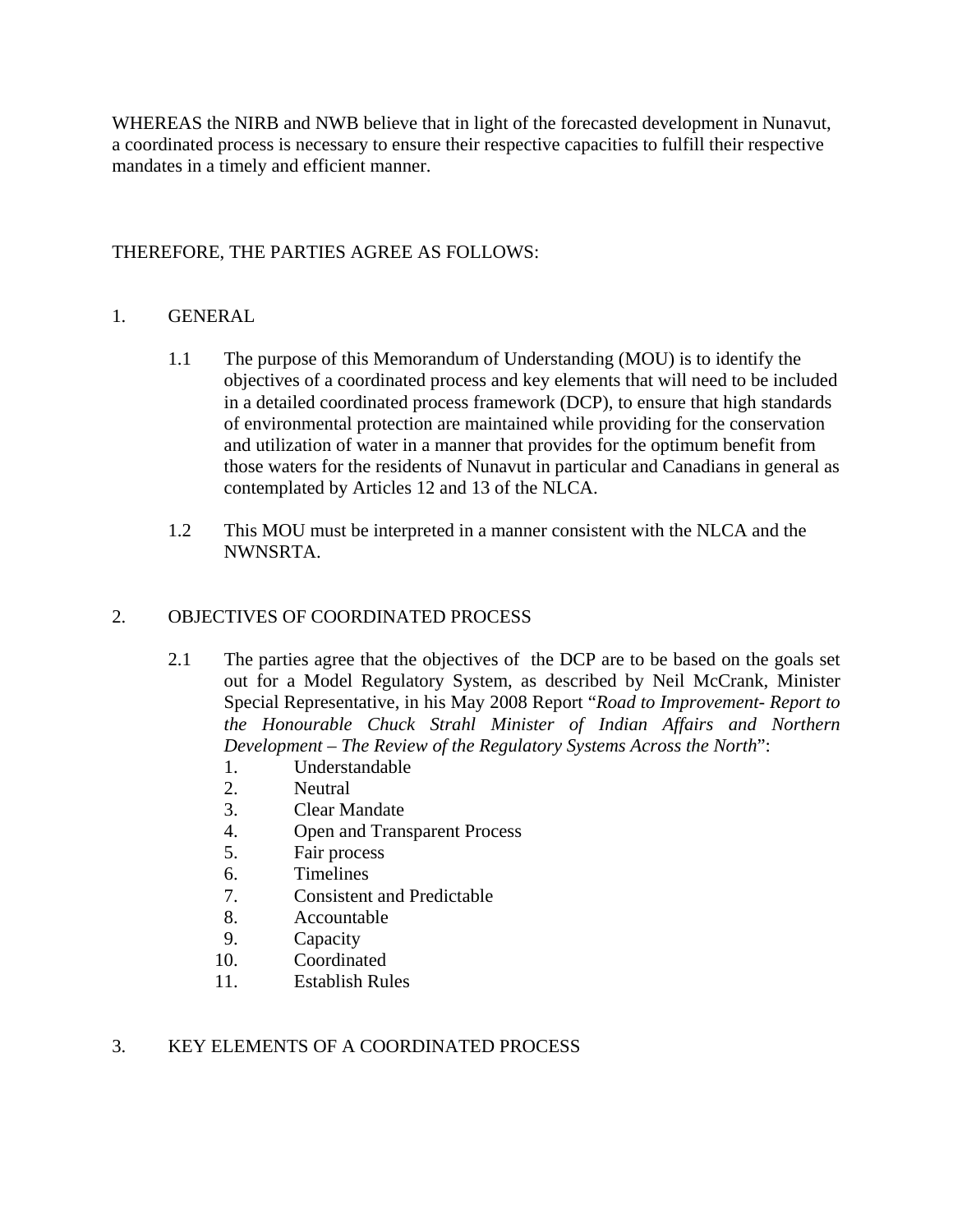- 3.1 In designing the DCP the NIRB and NWB shall respect the authority and decision powers of the Minister set out in Articles 12 and 13 of the NLCA and section 56 of the NWNSRTA, as well as the requirements set out in Sections 12.10.1 and 13.5.4 of the NLCA prohibiting the NWB from issuing a licence to use water or dispose of waste in the NSA where a project requires a review by the NIRB until NIRB has completed that review.
- 3.2 To aid all interested parties in understanding the DCP, the NIRB and NWB shall each give high priority to developt and implement a DCP framework which clarifies the role of each party, the role of proponents, the role of interested parties and the public at large.
- 3.3 To further aid understanding of the DCP, the NIRB and NWB shall jointly host a workshop for the DCP framework to clarify details of process implementation, clarify how interested interveners are to support impact review and water licensing through the provision of scientific and technical expertise on a project specific basis and evaluate options for implementing the DCP.
- 3.4 To aid the NIRB and NWB in remaining neutral on a project specific basis and ensure orderly development consistent with the intent of the NLCA, the NIRB and NWB shall ensure that the DCP does not significantly add risk to the proponent, and minimizes risk to the environment and to the Inuit relationship with the land and its resources.
- 3.5 To aid the NIRB and NWB in operating within the parameters of the NLCA and NWNSRTA, the DCP shall be designed to respect the distinct objects and mandates of each of the NIRB and NWB, including establishing the NWB involvement in the NIRB review process only in relation to the expertise related to the use of water, disposal of waste and associated activities consistent with the mandated objects of the NWB.
- 3.6 Upon passage by Parliament of development impact review legislation to implement the substantive powers, functions, objects and duties of the NIRB as contemplated by Section 10.2.1 of the NLCA, the NIRB and NWB shall review and revise the DCP framework to address any conflicts or inconsistencies arising.
- 3.7 The NIRB and NWB shall include in the DCP clarification on types of project specific activities that may be considered as pre-development activities pursuant to Sections of 12.10.2 and 13.3.3 of NLCA.
- 3.8 To aid in the development of an open and transparent coordinated process, the NIRB and NWB shall ensure effective and efficient communication is maintained throughout the implementation of the DCP, especially on consultation for unexpected changes or modifications.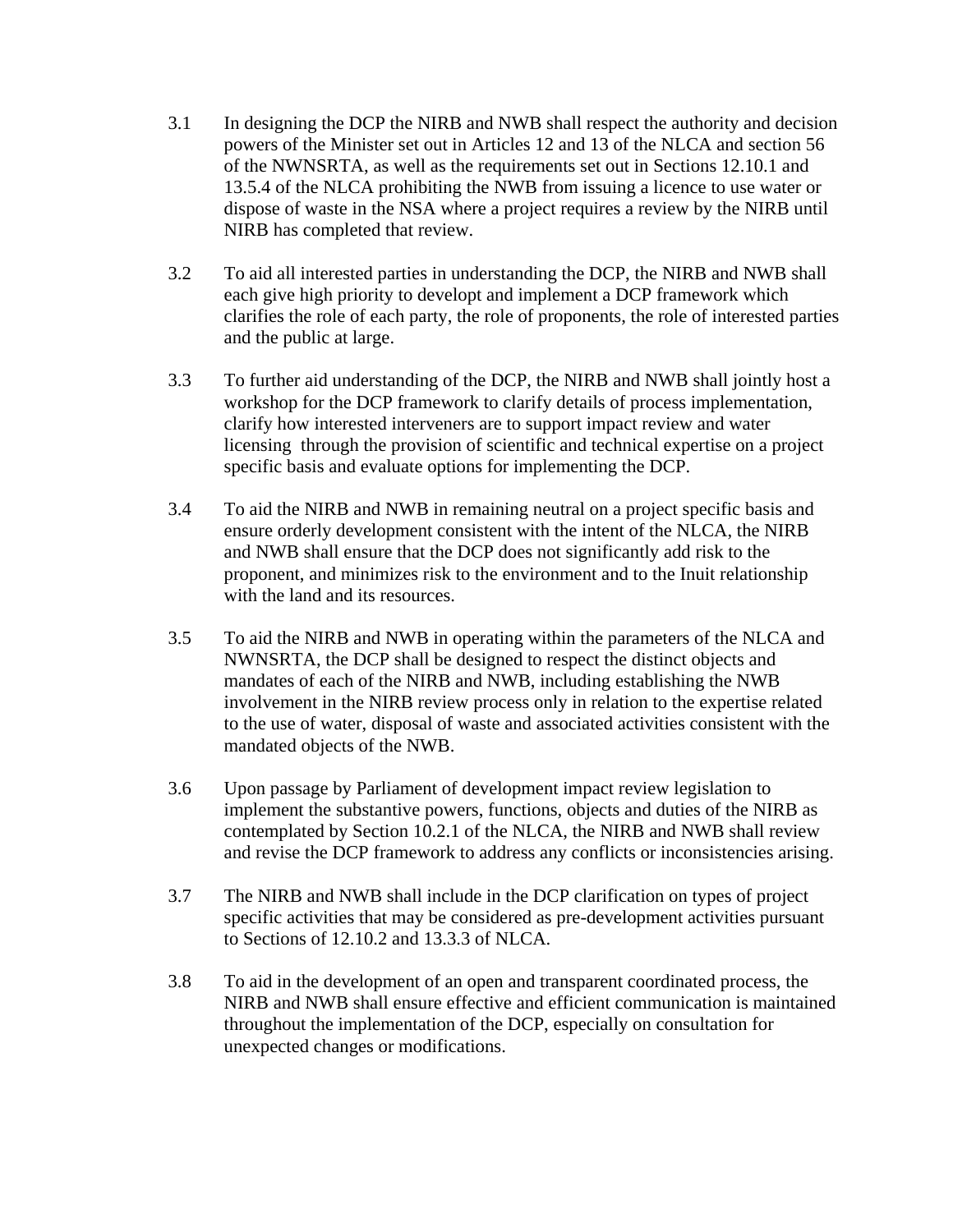- 3.9 To aid in ensuring the process is fair and respects the rules of natural justice, the NIRB and NWB shall design the DCP consistent with the NLCA principles for giving due regard and weight to Inuit customs and knowledge, the *Rules of Procedure* for NIRB, and the NWB's role in ensuring that affected communities are aware of the project and its potential environmental and socio-economic impacts.
- 3.10 The NIRB and NWB agree that a key objective to be achieved through the implementation of the framework is to reduce the overall length of time to process a project proposal and water licence application through the NIRB review and NWB water licensing regulatory system. The NIRB and NWB shall include approximate timelines within the DCP.
- 3.11 The NIRB and NWB agree that the design of the DCP shall not result in a delay of the NIRB review process due to a lack of information necessary to undertake the NWB regulatory process. If it becomes apparent that implementation of the DCP is not fulfilling the objective set out in paragraph 3.10, the NIRB and NWB standard processes shall be applied.
- 3.12 The NIRB and NWB shall ensure that the level of technical information required by the NWB regulatory process introduced during impact review does not unnecessarily increase the complexity of conducting NIRB's review of environmental and socio-economic impact assessment.
- 3.13 Upon completion of the first review of a project proposal and the subsequent related water licence application process using the DCP, the NIRB and NWB agree to jointly conduct a review of the approximate timelines versus actual implementation and include an assessment of any authorized pre-development activities.
- 3.14 The NIRB and NWB shall periodically evaluate the effectiveness and accountability of the DCP, soliciting input from Government, the Designated Inuit Organization, and, where appropriate the public, in an open and transparent manner.

#### 4.0 REPORTING

4.1 The NIRB and NWB shall each report on the DCP framework in their Annual Activity Report to the Federal Government.

## 5.0 RESOURCE COMMITMENT

5.1 The NIRB and NWB each agree to the fullest extent possible, commit the human and financial resources necessary to fulfill their respective mandates in the DCP.

#### 6.0 EFFECTIVE DATE

6.1 This MOU comes into effect on signing.